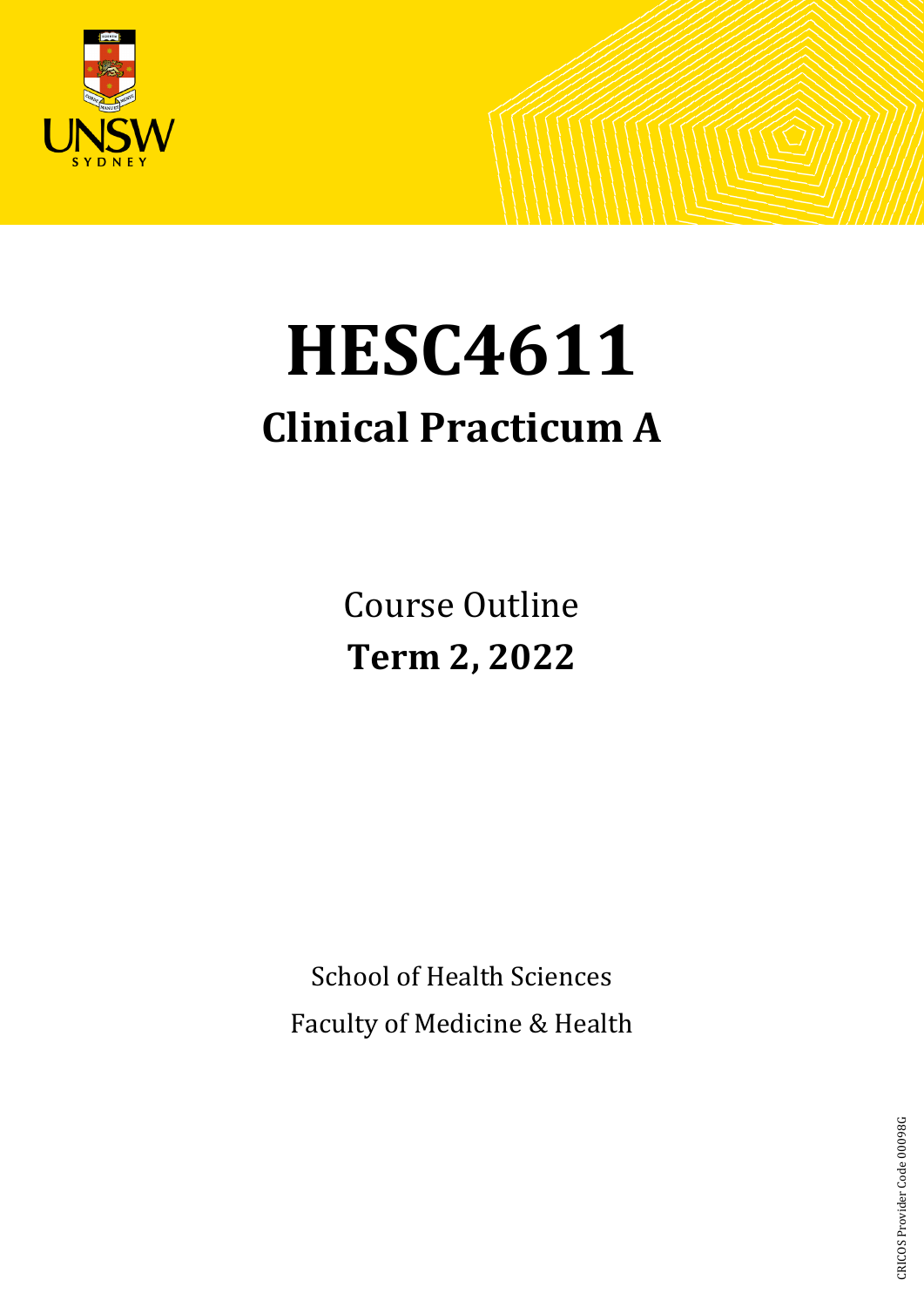# **Table of Contents**

| 1. Staff                                                                      | 3  |
|-------------------------------------------------------------------------------|----|
| 2. Course information                                                         | 3  |
| 2.1 Course summary                                                            | 3  |
| 2.2 Course aims                                                               | 4  |
| 2.3 Course learning outcomes (CLO)                                            | 4  |
| 2.4 Relationship between course and program learning outcomes and assessments | 5  |
| 3. Strategies and approaches to learning                                      | 5  |
| 3.1 Learning and teaching activities                                          | 5  |
| 3.2 Expectations of students                                                  | 6  |
| 4. Course schedule and structure                                              | 8  |
| 5. Assessment                                                                 | 9  |
| 5.1 Assessment tasks                                                          | 9  |
| 5.2 Assessment criteria and standards                                         | 9  |
| 5.3 Submission of assessment tasks                                            | 11 |
| 5.4 Feedback on assessment                                                    | 12 |
| 6. Academic integrity, referencing and plagiarism                             | 12 |
| 7. Readings and resources                                                     | 12 |
| 8. Administrative matters                                                     | 13 |
| 9. Additional support for students                                            | 15 |
| 10. Health and Safety                                                         | 16 |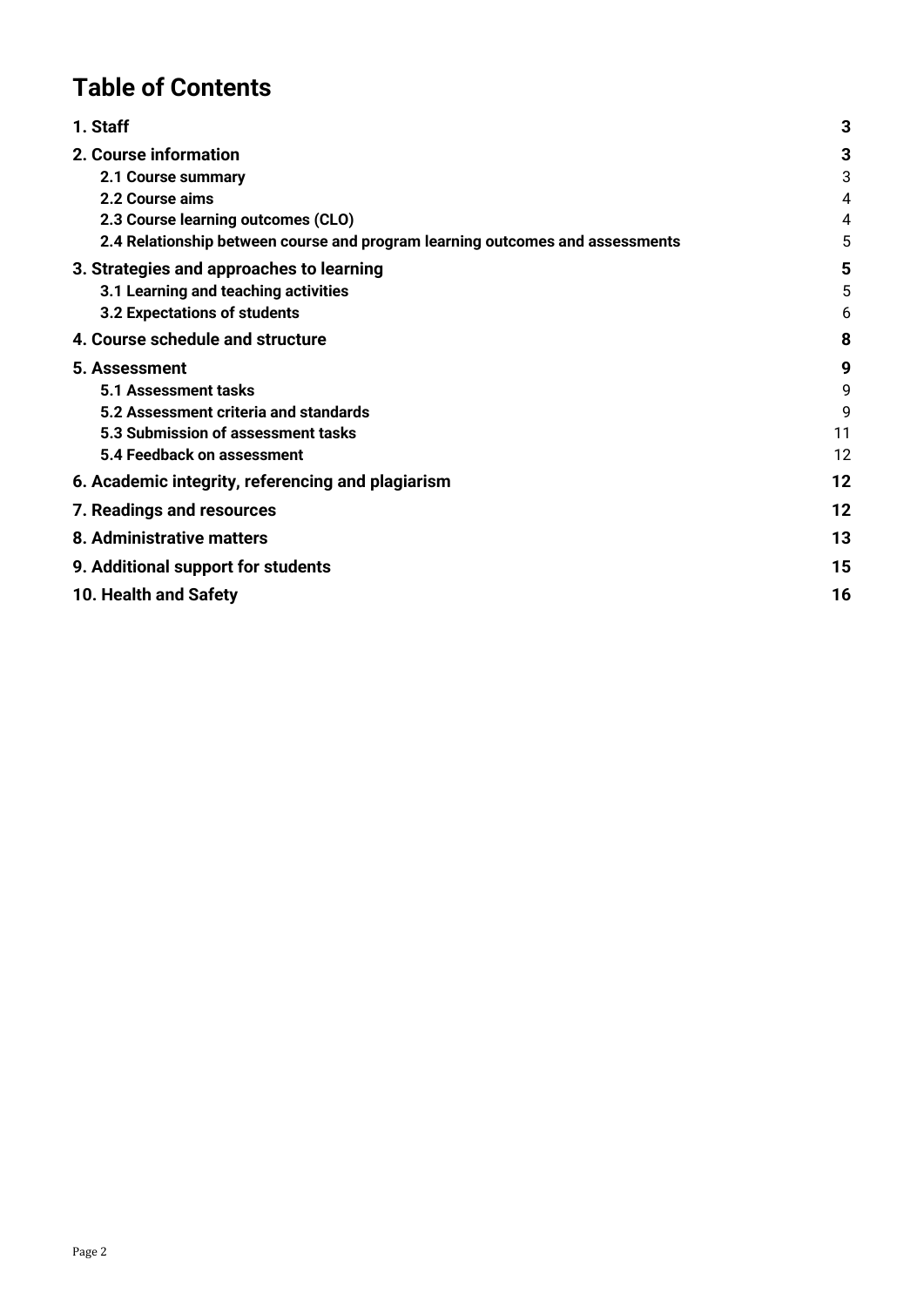# <span id="page-2-0"></span>1. **Staff**

| <b>Position</b>          | <b>Name</b>                 | <b>Email</b>                       | <b>Consultation times Contact Details</b>                                                                                         |                                                                                                       |  |
|--------------------------|-----------------------------|------------------------------------|-----------------------------------------------------------------------------------------------------------------------------------|-------------------------------------------------------------------------------------------------------|--|
| Course Co-<br>Convenor   | Mandy<br>Hagstrom           | 4611.4622.convenor<br>@unsw.edu.au | (Boris)                                                                                                                           | 9:00-9:30 Monday                                                                                      |  |
| Course Co-<br>Convenor   | <b>Belinda</b><br>Parmenter |                                    | 11:30-12:00<br>Tuesday (Mandy)                                                                                                    | A blackboard collaborate                                                                              |  |
| Course Co-<br>Convenor   | <b>Boris</b><br>Bojanovic   |                                    | <b>Consultation staff</b><br>may vary at times,<br>however a staff<br>member will<br>always be<br>available at the<br>above times | link will be available in<br>Moodle with staff<br>monitoring the live link at<br>the designated times |  |
| Practicum<br>Coordinator | Caroline<br>Fitzgerald      | exphys.prac@unsw.e<br>du.au        | 10am-12pm and<br>1-4pm Wed-Fri                                                                                                    | Please call via MS Teams<br>during office hours                                                       |  |

*A reminder that UNSW staff will endeavour to respond to all communication within 2-3 business days of receipt during their office hours. We appreciate your patience.* 

Please use the **Moodle discussion forum** as first port of call for questions as it is likely that if you have a question, your peers also have the same question. You may also receive a timelier response on the discussion forum as multiple staff may be monitoring this forum, alternatively your peers may also be able to provide you with the answer to your question.

# <span id="page-2-1"></span>**2. Course information**

Units of credit: 6

HESC4611 Pre-requisite(s): HESC3501, HESC3504, HESC3541, HESC3532, HESC3592

Teaching times and locations: [Class Details \(unsw.edu.au\)](http://timetable.unsw.edu.au/2022/HESC4611.html)

# <span id="page-2-2"></span>**2.1 Course summary**

This course will provide you with an opportunity to consolidate and extend clinical skills through the conduct of **≥200** clinical practicum hours at supervised placements, within an exercise science or exercise physiology workplace. Supervision will be provided by an accredited exercise scientist/physiologist or other suitably qualified health professional/s. These practicum hours are a requirement of the accrediting professional body (ESSA). Performance is monitored through a portfolio including logbooks, clinical workplace assessments (competencies), supervisor reports and placement evaluations, along with a final clinical examination.

To achieve full accreditation (by the end of your degree), you must *demonstrate attainment of competency* in exercise assessment and prescription and delivery by completing:

• Minimum 500 hours, consisting of at least: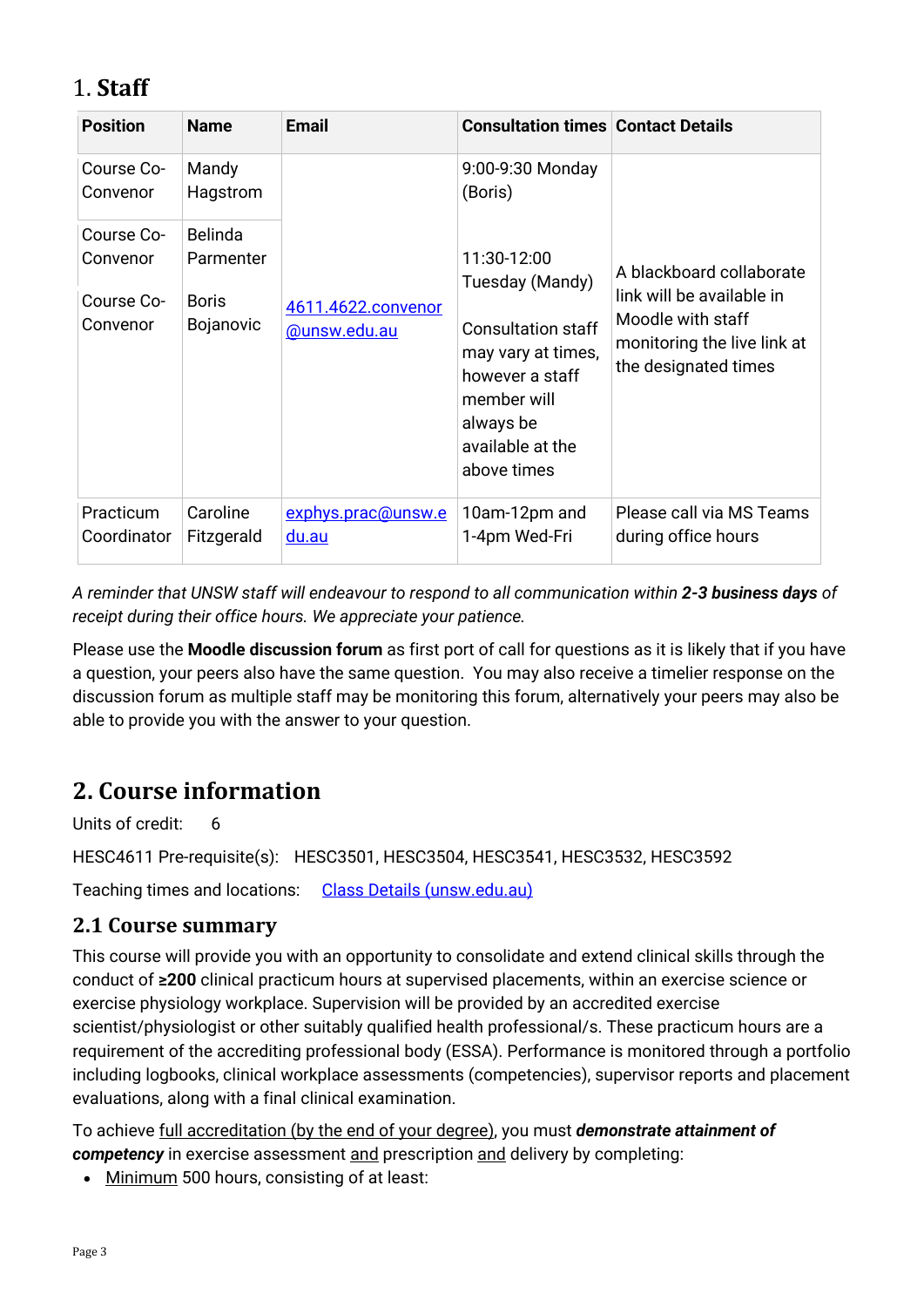- o 140 hours Exercise Science, made up of:
	- Minimum 80 hours in exercise assessment, prescription and delivery for non-clinical populations
	- Up to 60 hours any other activities reflecting AES scope of practice.
- $\circ$  360 hours Exercise Physiology, made up of:
	- **Minimum 200 hours in core areas of practice**
	- Remaining 160 hours in any area within AEP scope of practice ensuring:  $\rightarrow$  ≤100 hours emerging/niche areas of practice

Further information on requirements can be found in the [ESSA Practicum resources.](https://www.essa.org.au/Public/EDUCATION_PROVIDERS/Practicum.aspx)

# <span id="page-3-0"></span>**2.2 Course aims**

1. To provide an opportunity to consolidate and extend clinical skills through supervised placements in the workplace.

2. To enable development of a breadth of clinical skills through working with a wide variety of clinical populations and in different workplaces, encompassing clinics and hospitals.

3. To develop an understanding of professional practice requirements in an industry environment.

4. To provide students with opportunities to extend communication skills with clients and other allied health and medical professionals.

5. To allow students to explore areas of professional interest to assist in guiding future career paths.

6. To contribute towards the professional registration requirements of Exercise and Sports Science Australia (ESSA, www.essa.org.au) for registration as both an Accredited Exercise Scientist (AES) and Accredited Exercise Physiologist (AEP).

# <span id="page-3-1"></span>**2.3 Course learning outcomes (CLO)**

At the successful completion of this course you (the student) should be able to:

**CLO 1.** Independently assess lifestyle behaviours and functional capacity, and perform health-risk appraisal and exercise tests, for apparently healthy and chronically ill people

**CLO 2.** Prescribe physical activity and exercise programs to maintain and promote good health for apparently healthy and chronically ill people

**CLO 3.** Implement motivational and lifestyle behaviour-change strategies to facilitate behaviour change and enhance self-management

**CLO 4**. Communicate effectively with patients from diverse backgrounds, your clinical supervisor, and other health professionals working in a multi-disciplinary team

**CLO 5.** Educate clients on the benefits of physical activity for prevention and management of disease, injury and disability

**CLO 6**. Integrate your knowledge, skills and clinical experience of exercise physiology using reflective practice

[See also: Student Advice – Graduate Outcomes](https://teaching.unsw.edu.au/graduate-capabilities)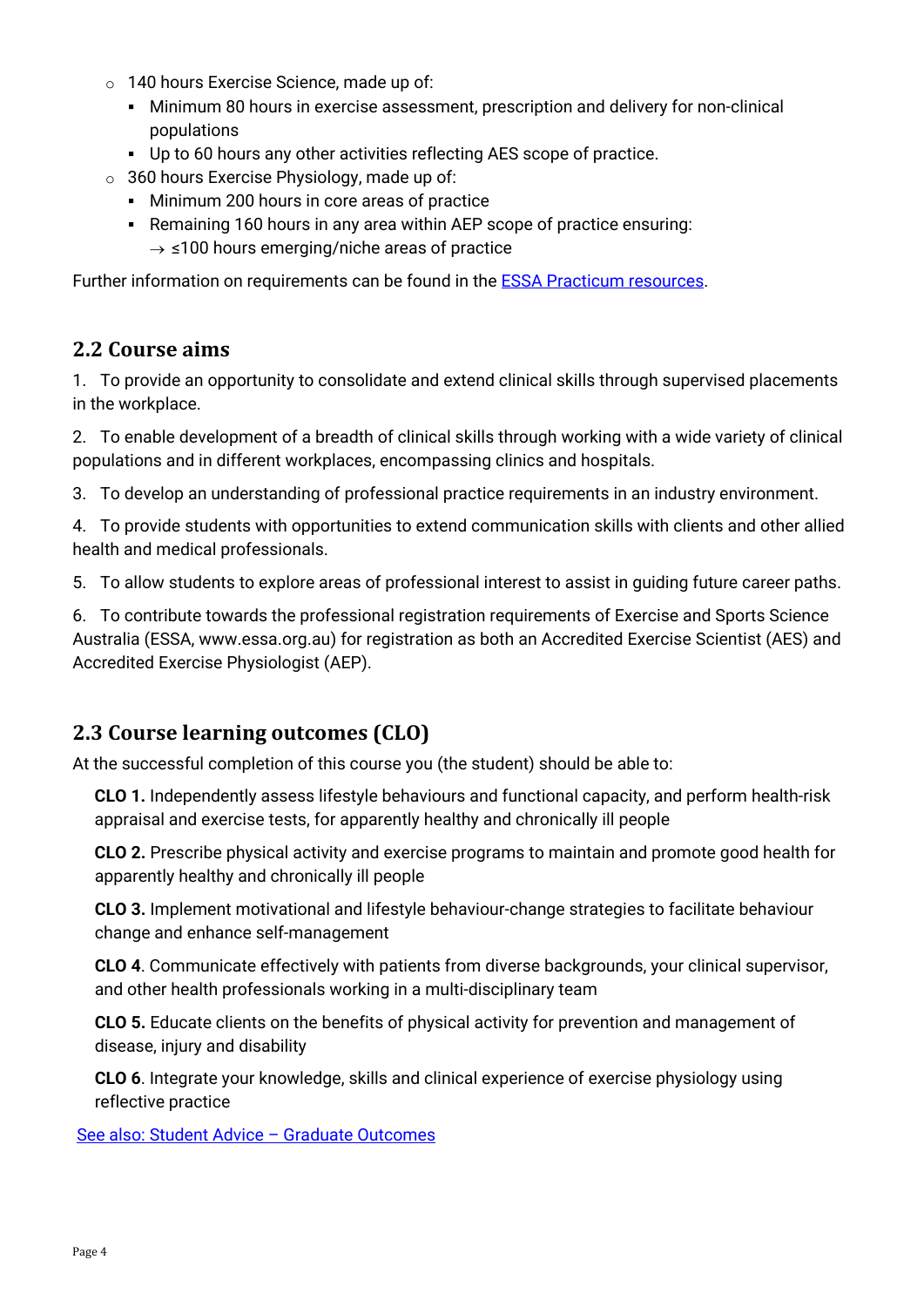# <span id="page-4-0"></span>**2.4 Relationship between course and program learning outcomes and assessments**

| <b>Course Learning LO Statement</b> |                                                                                                                                                                                          | <b>Related Tasks &amp; Assessment</b>                                                                                                                 |
|-------------------------------------|------------------------------------------------------------------------------------------------------------------------------------------------------------------------------------------|-------------------------------------------------------------------------------------------------------------------------------------------------------|
| <b>Outcome (CLO)</b>                |                                                                                                                                                                                          |                                                                                                                                                       |
| CLO <sub>1</sub>                    | Independently assess lifestyle<br>behaviours and functional capacity,<br>and perform health-risk appraisal and<br>exercise tests, for apparently- healthy<br>and chronically- ill people | Practicum skills portfolio Part 1:<br>Practicum Logbook<br>Practicum Skills Portfolio Part 2:<br><b>Clinical Competencies Assessment</b>              |
| CLO <sub>2</sub>                    | Prescribe physical activity and<br>exercise programs to maintain and<br>promote good health for apparently<br>healthy and chronically- ill people                                        | Practicum skills portfolio Part 1:<br>Practicum Logbook<br>Viva exam<br>Practicum Skills Portfolio Part 2:<br><b>Clinical Competencies Assessment</b> |
| CLO <sub>3</sub>                    | Implement motivational and lifestyle<br>behaviour-change strategies to<br>facilitate behaviour change and<br>enhance self-management                                                     | Practicum skills portfolio Part 1:<br>Practicum Logbook<br>Viva exam<br>Practicum Skills Portfolio Part 2:<br><b>Clinical Competencies Assessment</b> |
| CLO <sub>4</sub>                    | Communicate effectively with patients<br>from diverse backgrounds, your<br>clinical supervisor, and other health<br>professionals working in a multi-<br>disciplinary team               | Practicum skills portfolio Part 1:<br>Practicum Logbook<br>Viva exam<br>Practicum Skills Portfolio Part 2:<br><b>Clinical Competencies Assessment</b> |
| CLO <sub>5</sub>                    | Educate clients on the benefits of<br>physical activity for prevention and<br>management of disease, injury and<br>disability                                                            | Practicum skills portfolio Part 1:<br>Practicum Logbook<br>Viva exam<br>Practicum Skills Portfolio Part 2:<br><b>Clinical Competencies Assessment</b> |
| CLO <sub>6</sub>                    | Integrate your knowledge, skills and<br>clinical experience of exercise<br>physiology using reflective practice                                                                          | Practicum Skills Portfolio Part 2:<br><b>Clinical Competencies Assessment</b>                                                                         |

# <span id="page-4-1"></span>**3. Strategies and approaches to learning**

# <span id="page-4-2"></span>**3.1 Learning and teaching activities**

This course utilises a combination of learning methods. Most of your learning will be completed during your Work Integrated Learning (WIL; practicum placement), where you will apply the theoretical knowledge gained throughout Stages 1-3 of your degree to AES/AEP professional practice.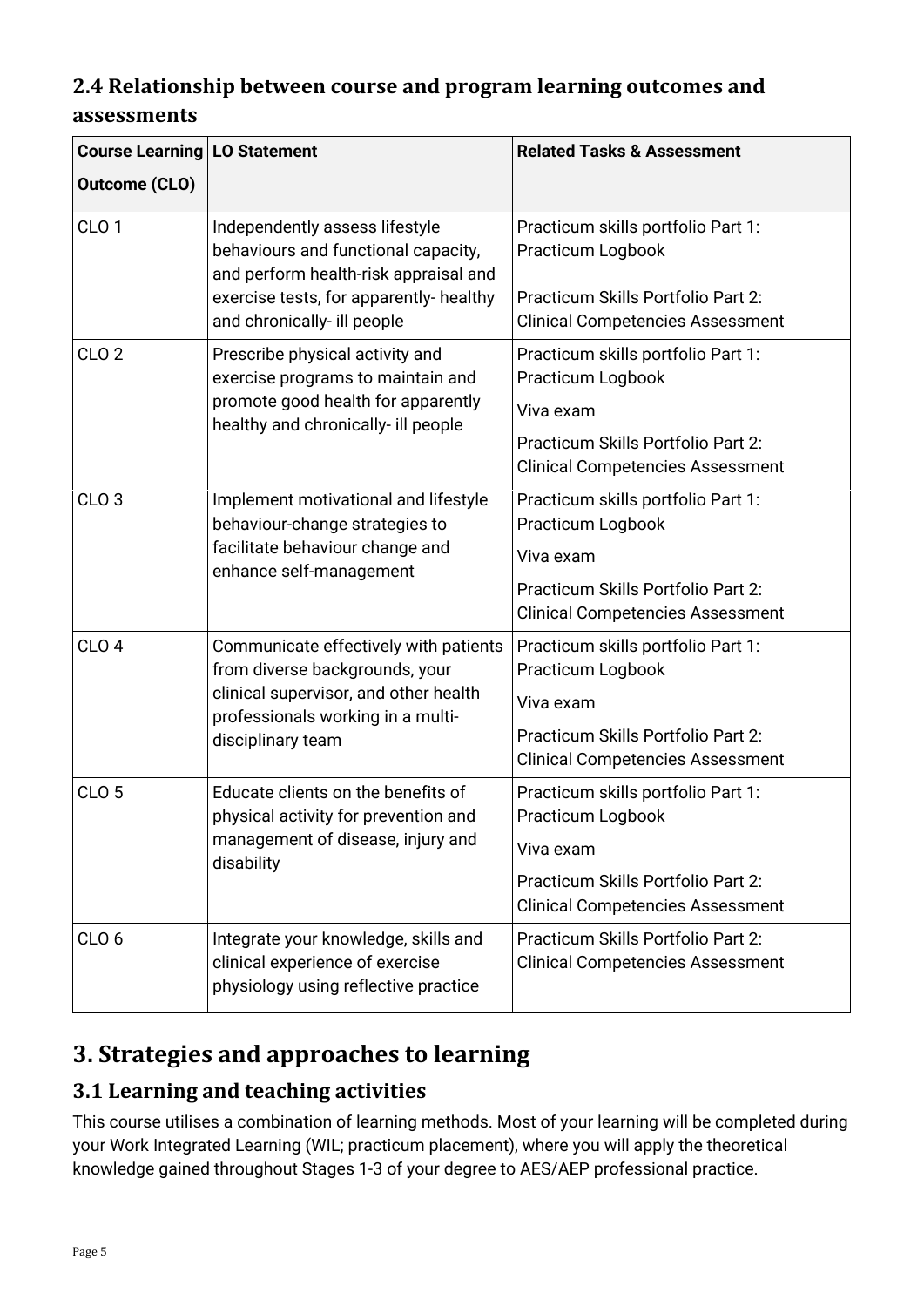There will be an online introductory lecture during o-week to provide information on course structure, expectations and assessments. Compulsory weekly classes will begin in week 1 which will be delivered face to face\*, to aid in development of your clinical competence. Knowledge and skills learned through both your practicum placement/s and classes will assist in preparing you for your final clinical examination. *\* Adjustments will be made in line with COVID-19 as required.*

# <span id="page-5-0"></span>**3.2 Expectations of students**

Students are reminded that UNSW recommends that a 6 units-of-credit course should involve about 150 hours of study and learning activities. The formal learning activities total approximately 50 hours throughout the term and students are expected (and strongly recommended) to do at least the same number of hours of additional study.

This course involves study and learning activities both within UNSW and externally through clinical placements. The internal UNSW learning activities total approximately 10 hours throughout the term and students are expected (and strongly recommended) to do additional independent study.

**Face to face classes require 100% attendance as they have assessment items attached,** and as such require active engagement during each class from each student. Please **wear clothing/footwear suitable for exercise** as we will be practicing clinical skills in most classes. Please note, we cannot take into consideration any extra-curricular activities in the planning of your classes, which may include employment, voluntary work, recreational (e.g. sports) and external academic activities/courses (e.g. TAFE).

# **Roles and responsibilities during your Work Integrated Learning activity**

**Practicum placements** should be a positive experience for both students and employers. At the completion of this course, students should have gained competence in their clinical skills.

Students also have responsibilities to ensure the safe and smooth operation of their practicum placement/s.

# **Firstly, students must prepare for their practicum. This includes:**

- Reading all materials provided by UNSW staff to ensure that the requirements of the activity, especially any time commitments and travel involved, are fully understood.
- Making whatever arrangements are necessary to meet all time commitments e.g. considering caring responsibilities (for children or others), or travel and accommodation where necessary.
- Reading and signing the WIL Agreement and any other documents required (including placement specific materials e.g. Lifestyle Clinic, NSW Health).
- Submitting any required documentation such as police checks, working with children checks, and health checks by the deadlines set by UNSW staff.
- Completing any pre-WIL activity training designated by either UNSW staff and/or the partner organisation.

A workplace induction must be undertaken within the first few days and a risk assessment of the placement completed and submitted. The Practicum Coordinator will provide details of how and where to submit these documents.

# **Throughout the WIL activity you are responsible for:**

• complying with the WIL Agreement, with reasonable directions of WIL staff, as well as with UNSW policies and procedures e.g. [Student Code of Conduct.](https://student.unsw.edu.au/conduct)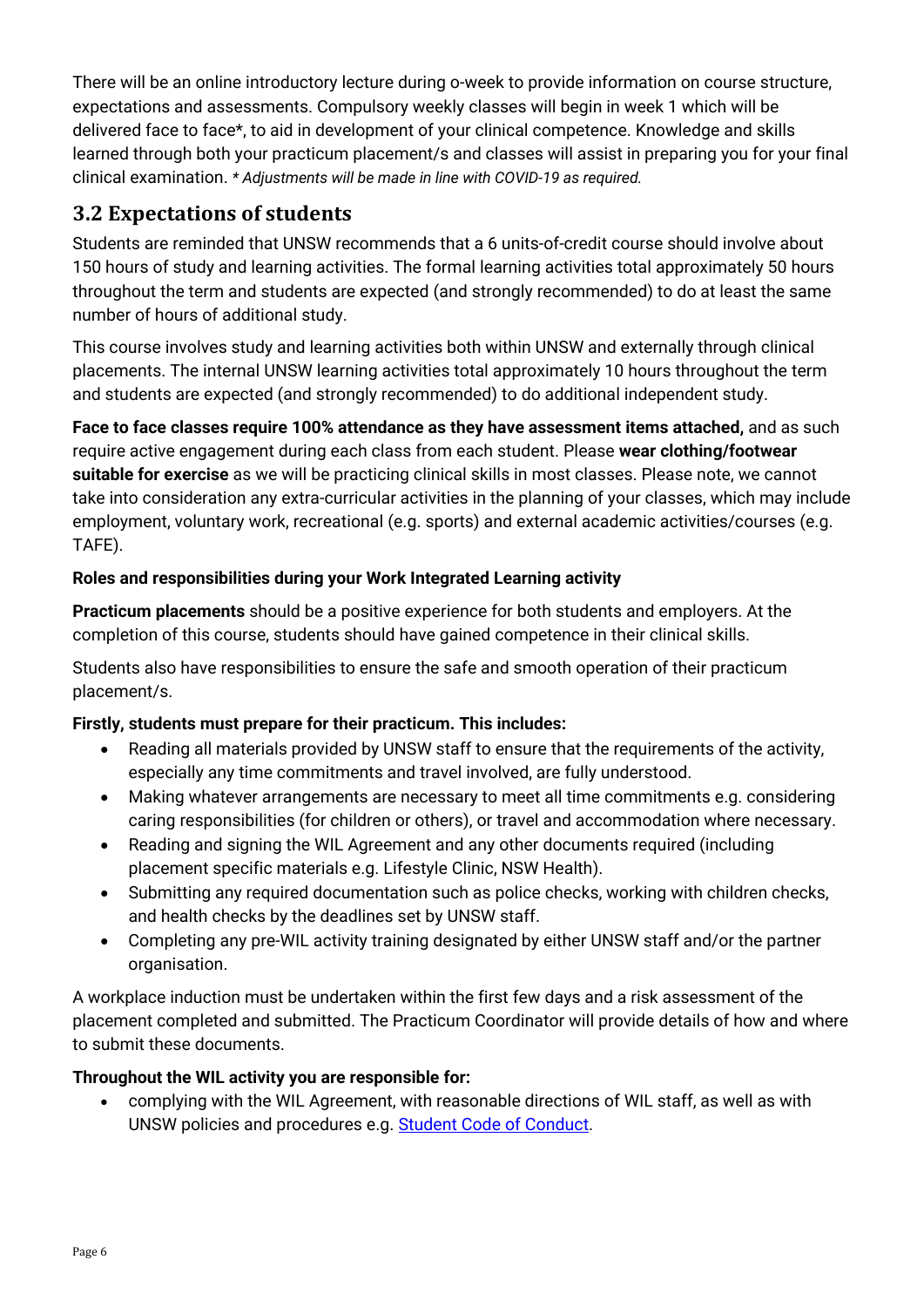• meeting all the requirements associated with the WIL activity, the WIL course as a whole, and the program of study. This includes class-based and/or online learning activities and assessment tasks.

## **The Student Code of Conduct also sets out expectations that your will:**

- treat all University staff, other students, and visitors to the University with courtesy, tolerance and respect. This extends to teaching staff in venues off-campus and online, and supervisors and others involved in workplace or clinical placements, fieldwork or other forms of a WIL activity.
- conduct yourself in an appropriate manner while on workplace or clinical placements, fieldwork or other forms of a WIL activity.
- ensure your actions or inactions as a student do not harm, or bring into disrepute, the University's reputation or good standing.

For more detail on all *[Roles and Responsibilities in Work Integrated Learning at UNSW](https://www.wil.unsw.edu.au/sites/default/files/documents/Roles-and-Responsibilities-for-Work-Integrated-Learning-%28WIL%29-at-UNSW.pdf)* , which you can access [here.](https://www.wil.unsw.edu.au/sites/default/files/documents/Roles-and-Responsibilities-for-Work-Integrated-Learning-%28WIL%29-at-UNSW.pdf) Leave during your clinical practicum term is only granted under exceptional circumstances and must first be approved by the course convenor and practicum coordinator.

Further to the **UNSW WIL Procedure**, non-adherence to any practicum placement policies and procedures includes lack of punctuality, poor presentation, lack of courtesy, lack of professional communication, breach of client or client confidentiality, failure to follow processes required for safety, failure to comply with instructions of supervisors and failure to complete tasks as required by the practicum site, and any other behaviour deemed as unprofessional or poor performance.

**Failure to meet these basic expectations may result in termination of a placement or failure of the course.** If a placement is terminated, an appointment must be made promptly with the practicum coordinator and the course convenor. Possible outcomes include re-allocation to an alternative placement, being withdrawn from the course or failing the course. Please note, serious incidents of misconduct or unsatisfactory performance may result in immediate termination of the placement and failure of the course.

## **Uniforms**

Ensure you wear the UNSW Exercise Physiology practicum uniform at all times during your placement, unless the clinic service in which you are placed has an alternative requirement. Extra uniforms are available for purchase from the UNSW Grad Shop.

## **Organising placements**

To maximise the quality, safety and integrity of the clinical experience, it is imperative that placements are arranged and monitored through formal processes arranged by the practicum coordinator.

Due to the limitations imposed by COVID-19, **students are requested to approach clinics and/or supervisors to enquire about completing hours**. However, **you must notify the Practicum Coordinator** about this and the suitability of these placements is still at the discretion of the Practicum Coordinator and Course Convenor. Moreover, **commencement at these placements can only occur once they have been approved by the Practicum Coordinator** pending the necessary risk assessment and Work Integrated Learning procedures have been met.

*Students should not contact placement supervisors nor start that placement until 1) the placement suitability has been confirmed and student is directed to arrange commencement or 2) they have been allocated a placement and are directed to contact the supervisor*.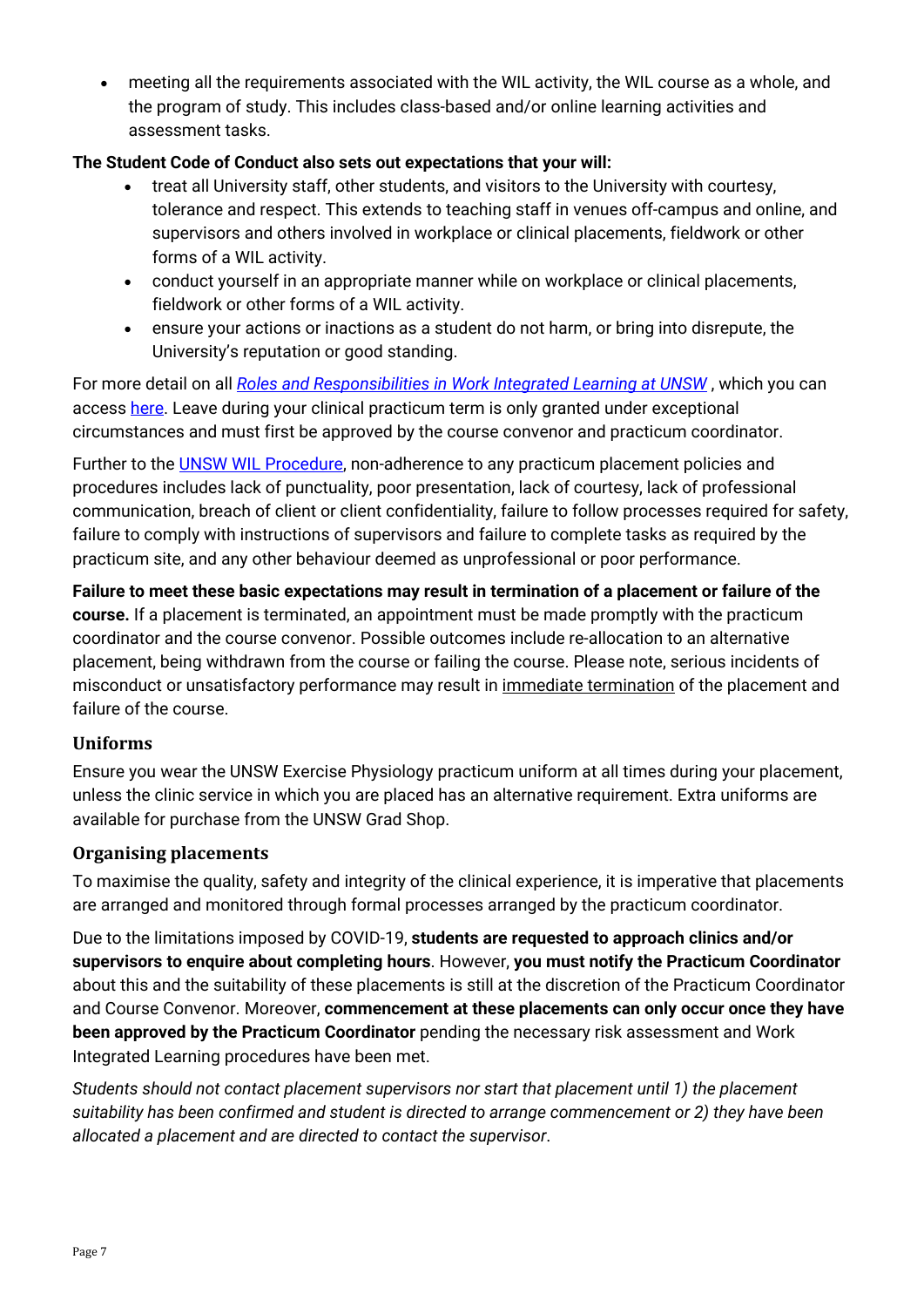# <span id="page-7-0"></span>**4. Course schedule and structure**

| <b>Week</b>  | <b>Starts</b><br><b>Monday</b> | <b>ESSA Domain of</b><br>the week                                                                    | <b>Face to face practical class</b> | <b>Related CLO</b>   |
|--------------|--------------------------------|------------------------------------------------------------------------------------------------------|-------------------------------------|----------------------|
| O-week       |                                | (inc. logbooks + competencies)                                                                       | $CLO 1 - CLO 5$                     |                      |
| Week 1       |                                | Cardiovascular                                                                                       | Topic: Clinical communication       | All CLOs             |
| Week 2       |                                | Musculoskeletal                                                                                      | Competency: Clinical communication  | All CLOs             |
| Week 3       |                                | Metabolic                                                                                            | Topic: Anthropometry                | All CLO <sub>s</sub> |
| Week 4       |                                | <b>Mental Health</b>                                                                                 | Competency: Anthropometry           | All CLOs             |
| Week 5       |                                | Neurological                                                                                         | Topic: Aerobic testing              | All CLOs             |
| Week 6       |                                |                                                                                                      |                                     |                      |
| Week 7       |                                | Cancer                                                                                               | Competency: Aerobic testing         | All CLOs             |
| Week 8       |                                | Renal                                                                                                | Topic: Strength testing             | All CLOs             |
| Week 9       |                                | Respiratory                                                                                          | Competency: Strength testing        | All CLO <sub>s</sub> |
| Week 10      |                                | Practicum skills portfolio Part 1: Practicum Logbook<br>(time/date will be scheduled closer to date) | All CLOs                            |                      |
| <b>Study</b> |                                |                                                                                                      |                                     |                      |
| <b>Exams</b> |                                | Viva exam (time/date can be viewed via myUNSW)                                                       | All CLOs                            |                      |

This course consists of 10 hours of class contact hours.

*Note: while each Clinical Workplace Assessment (CWA) competency has been aligned with a specific ESSA domain, this does not mean that competency can only be assessed with a client matching that domain. They are structured this way to allow you practice during your classes with demonstrator feedback prior to being assessed during the following week's class. We encourage you to also practice these skills at your placement sites and seek additional feedback from your supervisors.*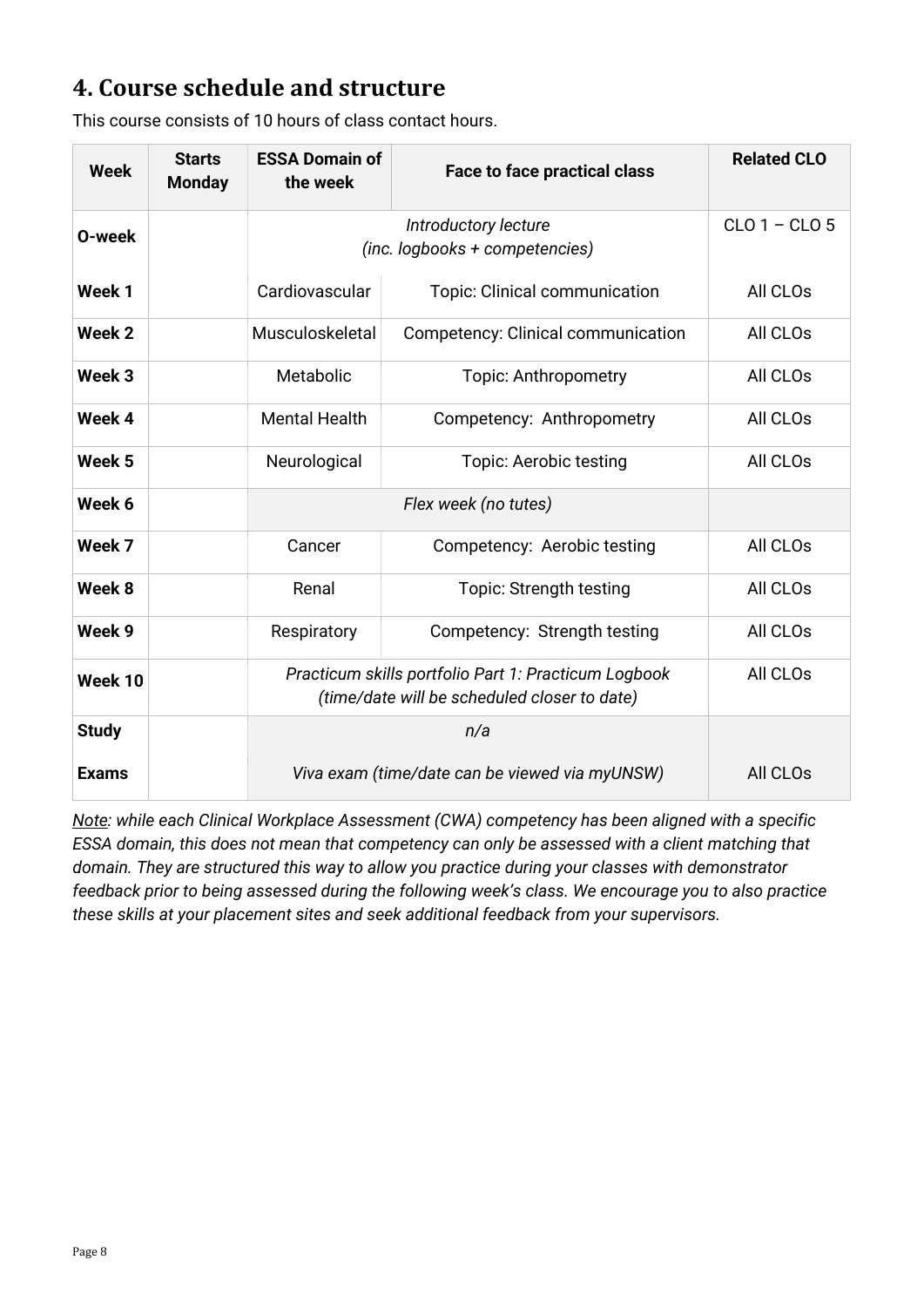# <span id="page-8-0"></span>**5. Assessment**

# <span id="page-8-1"></span>**5.1 Assessment tasks**

These tasks have been chosen as tools to enhance and guide your learning as well as a way of measuring performance and are therefore a central teaching strategy in this course. The assessments for this course comprise a practicum skills portfolio (50%) and a clinical skills exam (50%).

| <b>Assessment task</b>                                                                                         | Weight | Due date                                                                                                                                           |                                                                          |  |
|----------------------------------------------------------------------------------------------------------------|--------|----------------------------------------------------------------------------------------------------------------------------------------------------|--------------------------------------------------------------------------|--|
| <b>Assessment 1:</b><br><b>Practicum Skills</b><br>Portfolio,<br>comprising:                                   | 50%    | Deadline is 5pm on the dates noted below.                                                                                                          |                                                                          |  |
| 1) Practicum skills<br>portfolio Part 1<br><b>Practicum Logbook</b>                                            | (20%)  | Initial (formative feedback only)<br>Final submission of summary statement and<br>complete signed logbook.                                         | Friday 17/06/2022<br>(Week 3)<br>Friday 05/08/2022<br>(Week 10)          |  |
| 2) Practicum Skills<br><b>Portfolio Part 2:</b><br><b>Clinical</b><br><b>Competencies</b><br><b>Assessment</b> | (30%)  | 1. Clinical communication (5%)<br>2. Anthropometry (5%)<br>3. Aerobic testing (5%)<br>4. Strength testing (5%)<br>5. Final supervisor report (10%) | Week 2<br>Week 4<br>Week 7<br>Week 9<br>(In your usual class)<br>Week 10 |  |
| <b>Assessment 2:</b><br>Viva exam                                                                              | 50%    | 12 <sup>th</sup> to 25 <sup>th</sup> August (Check myUNSW)                                                                                         |                                                                          |  |

# **Further information:**

UNSW grading system:<https://student.unsw.edu.au/grades>

UNSW assessment policy:<https://student.unsw.edu.au/assessment>

# <span id="page-8-2"></span>**5.2 Assessment criteria and standards**

## **Grading structure:**

The grade outcome for this course is a **Satisfactory/Unsatisfactory grade (i.e. pass/fail with no numerical grade on your transcript).** However, HESC4611 assessments utilise a 5-point grading scale to provide feedback on performance of key tasks to assist in your learning and development.

| <b>High Distinction</b> | <b>Credit</b> | <b>Borderline</b> | Fail | Not done/Not<br>attempted |
|-------------------------|---------------|-------------------|------|---------------------------|
| 90%                     | 70%           | 50%               | 30%  | 0%                        |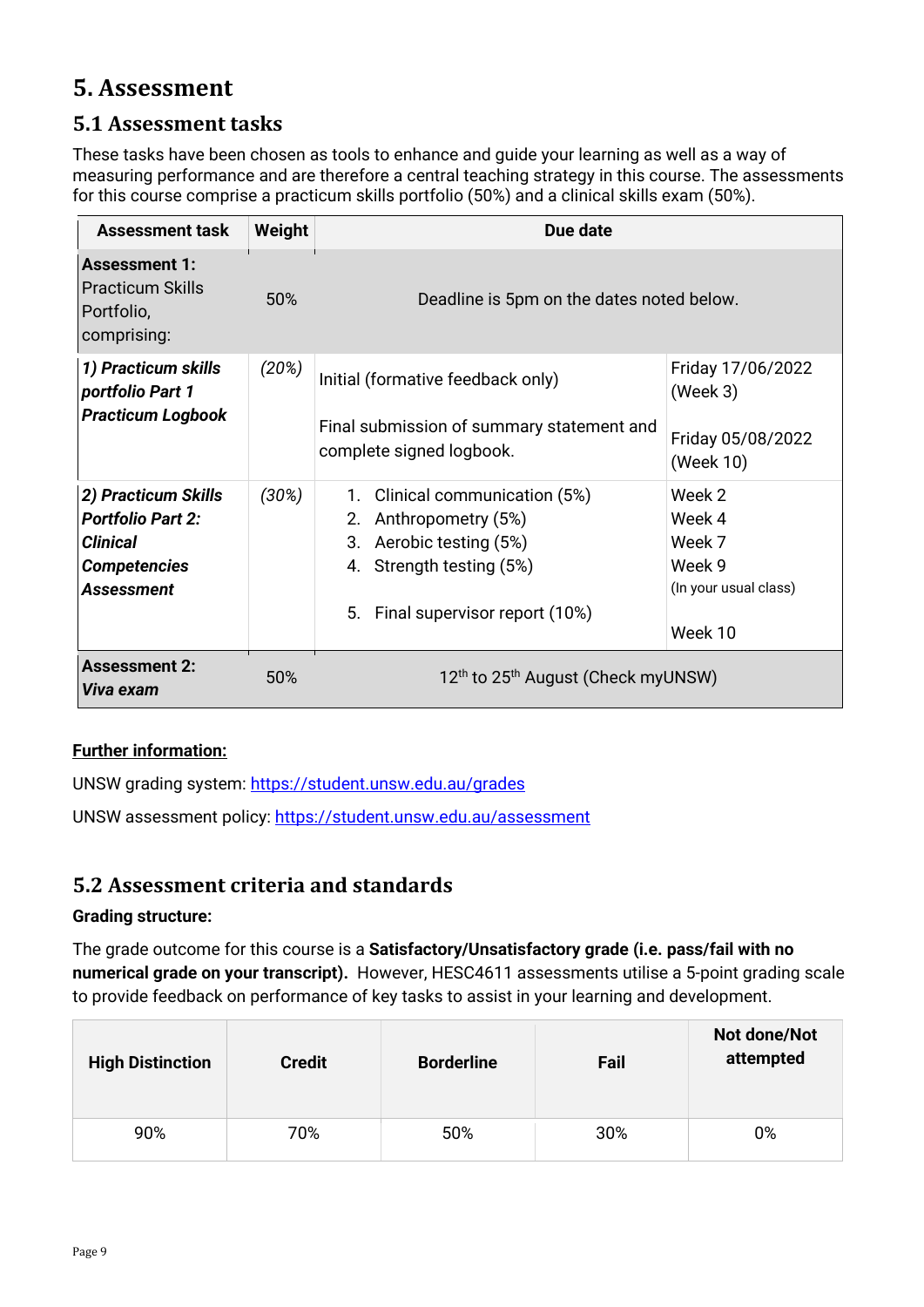You must achieve 50% across all assessable items to be deemed 'satisfactory' to pass this course (30- 49% is a fail). i.e., if you receive between 50 and 100% across this course, you will achieve a satisfactory outcome.

# **Assessment 1: Practicum Skills Portfolio (50%)**

## **Your portfolio consists of two components:**

## **Part 1: Practicum skills portfolio Part 1 Practicum Logbook (20%)**

As an ESSA accredited program, UNSW must ensure you meet the [minimum ESSA requirements](https://www.essa.org.au/Public/EDUCATION_PROVIDERS/Practicum.aspx) and that both you (the student) and UNSW can provide evidence of this. The evidence of your experience, if required, will be provided to ESSA in the form of a logbook with summary statement. The logbook is housed within the InPlace system which is your work integrated learning software. You will complete a logbook of your hours in this system which is then verified by your placement provider. Once logged in, there is a template that you follow for each placement. You will receive a training session on InPlace prior to commencing your log books. You will receive formative feedback on your logbook prior to census date. **At the end of week 10, all hours must have been logged and submitted via InPlace**. You will also be required to complete a summary statement in InPlace capturing what you have done in your placement. More information will be provided in the introductory lecture around how to use InPlace and about the support available to you.

Your logbook and summary statements will be assessed according to a rubric that will be provided in week 1 of term.

## **Part 2: Practicum Skills Portfolio Part 2: Clinical Competencies Assessment (30%)**

The clinical competencies assessed in this course are industry standard skills which you have developed throughout your degree and will be reinforced in this course. Competencies will be assessed in your face to face classes. You will be assessed on 4 competencies throughout the term (approximately one every two weeks) in your class. If you do not pass a competency during your scheduled class time, you will be given an opportunity to sit a make-up competency assessment in the Lifestyle Clinic in week 6 and week 10. Each competency is worth 5 % and is marked according to the grading structure provided in this outline (P+ scale).

In addition, at the end of each placement your supervisor will submit a placement report where they will have rated your performance/competency throughout your placements. This component is worth 10% of your final grade. The supervisor report will be submitted by the supervisor via InPlace.

## **The clinical competencies you will be assessed on are:**

- 1. Clinical communication (5%)
- 2. Anthropometry (5%)
- 3. Aerobic testing (5%)
- 4. Strength testing (5%)

Supervisor report (10%)

Your competencies will be assessed using a standardised rubric that will be provided in week 1 of term.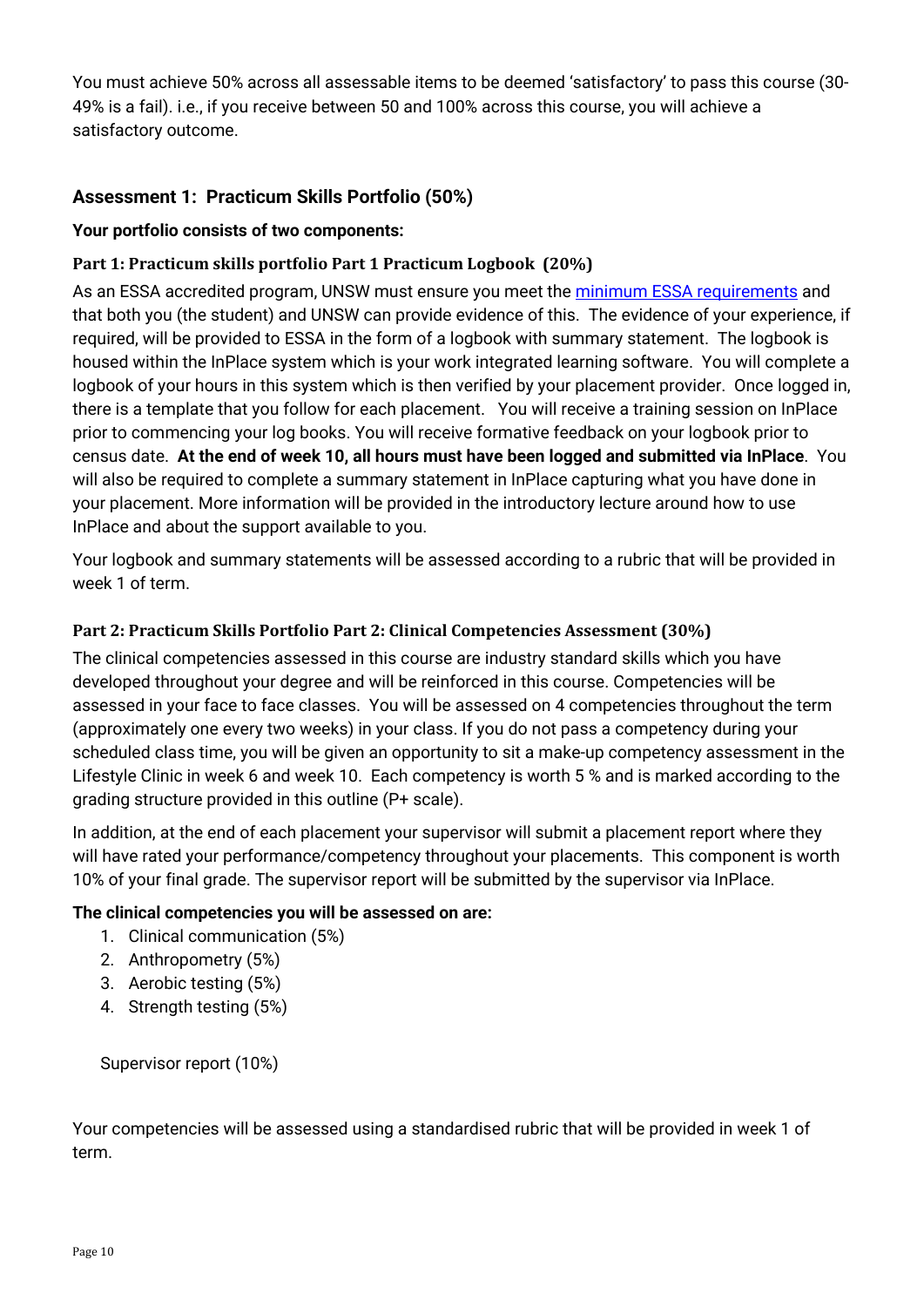**IMPORTANT**: **Failure to submit the complete Practicum Skills Portfolio (Both part 1 and part 2) by the due date/s will result in being ineligible to sit your final clinical examination and you will therefore fail the course, unless you have applied for special consideration and this has been approved by central.** 

# **Assessment 2: Viva exam (50%)**

**The Final Clinical Assessment is a hurdle requirement for successful completion of HESC4611 – you must pass this assessment (50%) to pass the course. Practice and assessment of individual competencies through the term will help you achieve overall competency in your final exam.** 

ESSA requires our graduates to demonstrate attainment of competency as an entry level practitioner in exercise assessment, prescription and delivery in clinical populations (specifically, cardiovascular, metabolic and/or musculoskeletal). The Final Clinical Assessment is designed to assess students' abilities in performing various practical skills commonly used in exercise science and exercise physiology. The assessment environment will simulate clinical scenarios with simulated clients wherever possible. Students will be assessed on communication, procedural and technical abilities in a range of activities relevant to ESSA's Professional Standards.

If your performance does not demonstrate attainment of competency as an entry level practitioner in exercise assessment, prescription and delivery, you may be asked to perform a supplementary assessment. If you fail to pass this supplementary assessment, you will need to re-enrol in the course and complete all assessments again.

Failure to submit the complete Practicum Skills Portfolio by the posted due date/s will result in being ineligible to sit your final clinical examination.

# **The Final Clinical Assessment is a hurdle requirement for successful completion of Clinical Practicum A– you must sit and pass this assessment to pass the course.**

There will be **3 Clinical Workplace Assessment competencies examined:**

- 1. Clinical communication
- 2. Anthropometry and
- 3. *Either* strength **or** aerobic

## Student will have **5min reading time**, followed by **12min assessment with a simulated client**.

You will be assessed using the same criteria used for your Clinical Workplace Assessment competencies, however you will be expected to select and perform the most appropriate aerobic or strength test for your client's presentation on the day. Your allocated test category (i.e. aerobic or strength) will be included in your case details on the day. You must include evidence-based justification for the selected test and explain why you're using that particular test to your client. Clinical communication will be assessed throughout your examination, not as a standalone competency.

Examiners will use the existing Clinical Workplace Assessment competency marking criteria without alteration. All examinations may be recorded for assessment, quality assurance and research purposes.

# <span id="page-10-0"></span>**5.3 Submission of assessment tasks**

## **Late Submission**

Late submissions will be penalised at 5% per day capped at five days (120 hours). Students will not be permitted to submit their assessments after this date.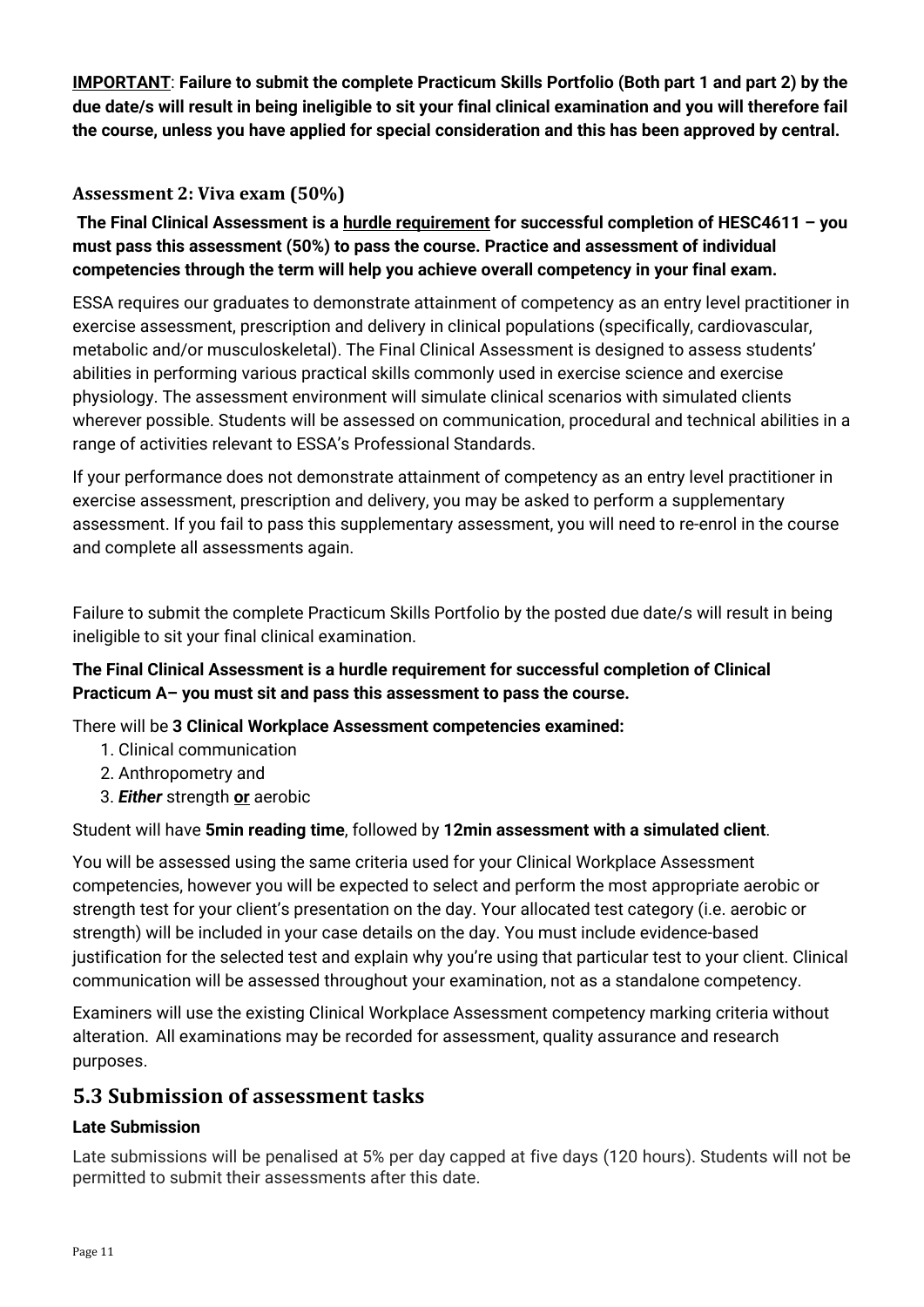Extracurricular activities, including work, sport or external will not be accepted as a reason.

## **Special Consideration**

If you experience a short-term event beyond your control (exceptional circumstances) that impacts your performance in a particular assessment task, you can apply for Special Considerations.

You must apply for Special Consideration **before** the start of your exam or due date for your assessment, except where your circumstances of illness or misadventure stop you from doing so.

If your circumstances stop you from applying before your exam or assessment due date, you must **apply within 3 working days** of the assessment, or the period covered by your supporting documentation.

More information can be found on the [Special Consideration website.](https://www.student.unsw.edu.au/special-consideration)

# <span id="page-11-0"></span>**5.4 Feedback on assessment**

Receiving feedback is an integral part of your clinical development and responding appropriately to feedback is an important skill to develop as emerging reflective practitioners. It helps identify where you stand in developing your clinical competence while also providing input on how you can improve.

Feedback for all assessment items will be provided within 10 business days. Formative feedback will be provided on your logbooks prior to census date.

# <span id="page-11-1"></span>**6. Academic integrity, referencing and plagiarism**

**Referencing** is a way of acknowledging the sources of information that you use to research your assignments. You need to provide a reference whenever you draw on someone else's words, ideas or research. Not referencing other people's work can constitute plagiarism.

Further information about referencing styles can be located at <https://student.unsw.edu.au/referencing>

*Academic integrity is fundamental to success at university. Academic integrity can be defined as a commitment to six fundamental values in academic pursuits: honesty, trust, fairness, respect,*  responsibility and courage.<sup>[1](#page-11-3)</sup> At UNSW, this means that your work must be your own, and others' ideas *should be appropriately acknowledged. If you don't follow these rules, plagiarism may be detected in your work.* 

*Further information about academic integrity and plagiarism can be located at:* 

- *The Current Students site* <https://student.unsw.edu.au/plagiarism>*, and*
- *The ELISE training site* <http://subjectguides.library.unsw.edu.au/elise/presenting>

*The Conduct and Integrity Unit provides further resources to assist you to understand your conduct obligations as a student:* <https://student.unsw.edu.au/conduct>*.* 

# <span id="page-11-2"></span>**7. Readings and resources**

## **Suggested Equipment**

We encourage all students to purchase and maintain their own kits to make online clinical learning more accessible and relevant.

<span id="page-11-3"></span><sup>1</sup> International Center for Academic Integrity, 'The Fundamental Values of Academic Integrity', T. Fishman (ed), Clemson University, 2013.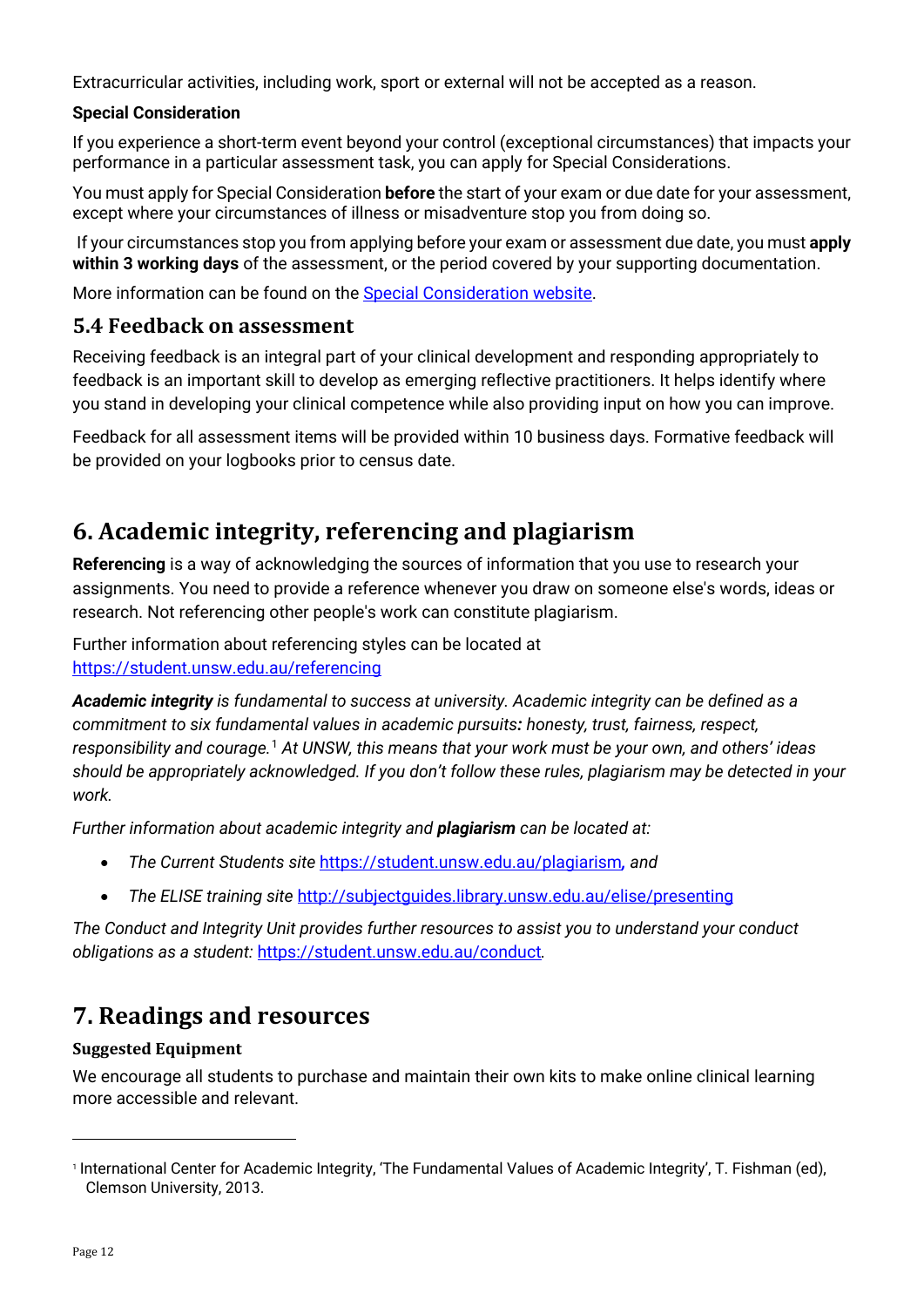- Tape measure to measure circumferences
- Manual sphygmomanometer & stethoscope
- Theraband (at least one colour, preferably two different colours)
- Dumbbells (at least one set, at a weight suitable for upper body exercises)
- Exercise mat
- HR and activity watch (e.g. fitbit, Apple watch)

As a UNSW student you may be eligible to access [Student Support Grants](https://student.unsw.edu.au/student-support-grants) – please arrange a meeting with student advisor to see if you are eligible.

#### **Suggested Reference Articles**

Range of position statements online covering a wide range of chronic illnesses:

- ESSA:<https://www.essa.org.au/>
- ACSM:<https://www.acsm.org/>

#### **Suggested Reference Journals**

- Journal of Science and Medicine in Sport
- Medicine and Science in Sports and Exercise
- Exercise and Sports Sciences Reviews
- Journal of Exercise Physiology

# <span id="page-12-0"></span>**8. Administrative matters**

Student enquiries should be submitted via student portal [https://portal.insight.unsw.edu.au/web](https://portal.insight.unsw.edu.au/web-forms/)[forms/](https://portal.insight.unsw.edu.au/web-forms/)

#### **Check in's and Check out's**

These surveys are placement evaluations that provide us with important feedback about each of your placements, to ensure they are providing suitable learning experiences for you. You will be asked to provide feedback via [InPlace](https://unsw-signon-au.inplacesoftware.com/) on how well you think the supervisor(s)/practice(s) is facilitating your clinical learning and whether there are any issues that you need assistance in addressing. If you identify a problem, you will be contacted by a member of the WIL team to assist.

Preparation for placements at the UNSW Medicine Lifestyle Clinic

The Lifestyle Clinic is a compulsory placement for stage 4 clinical practicum and has certain requirements for induction and rosters.

Placement at the clinic commences with several Moodle activities, followed by an induction prior to term commencement, in addition to shadowing experienced student EP's before you can conduct any independent supervision of patients. You must be available for these induction sessions to commence a placement at the Lifestyle Clinic. *NOTE: induction is only required for your first instance of placement at the Lifestyle Clinic and is only required if you are allocated during that term.*

Students will be expected to complete their hours at the clinic by being available for at least 2 days per week. The Lifestyle Clinic will not take into consideration any extra-curricular activities in the planning of your attendance. These extra-curricular activities include anything relating to employment, voluntary work, recreational (e.g. sports) and external academic activities (conferences, courses etc.).

Leave during your placement is only granted under exceptional circumstances and must first be approved by the course convenor and practicum coordinator before approaching your supervisor.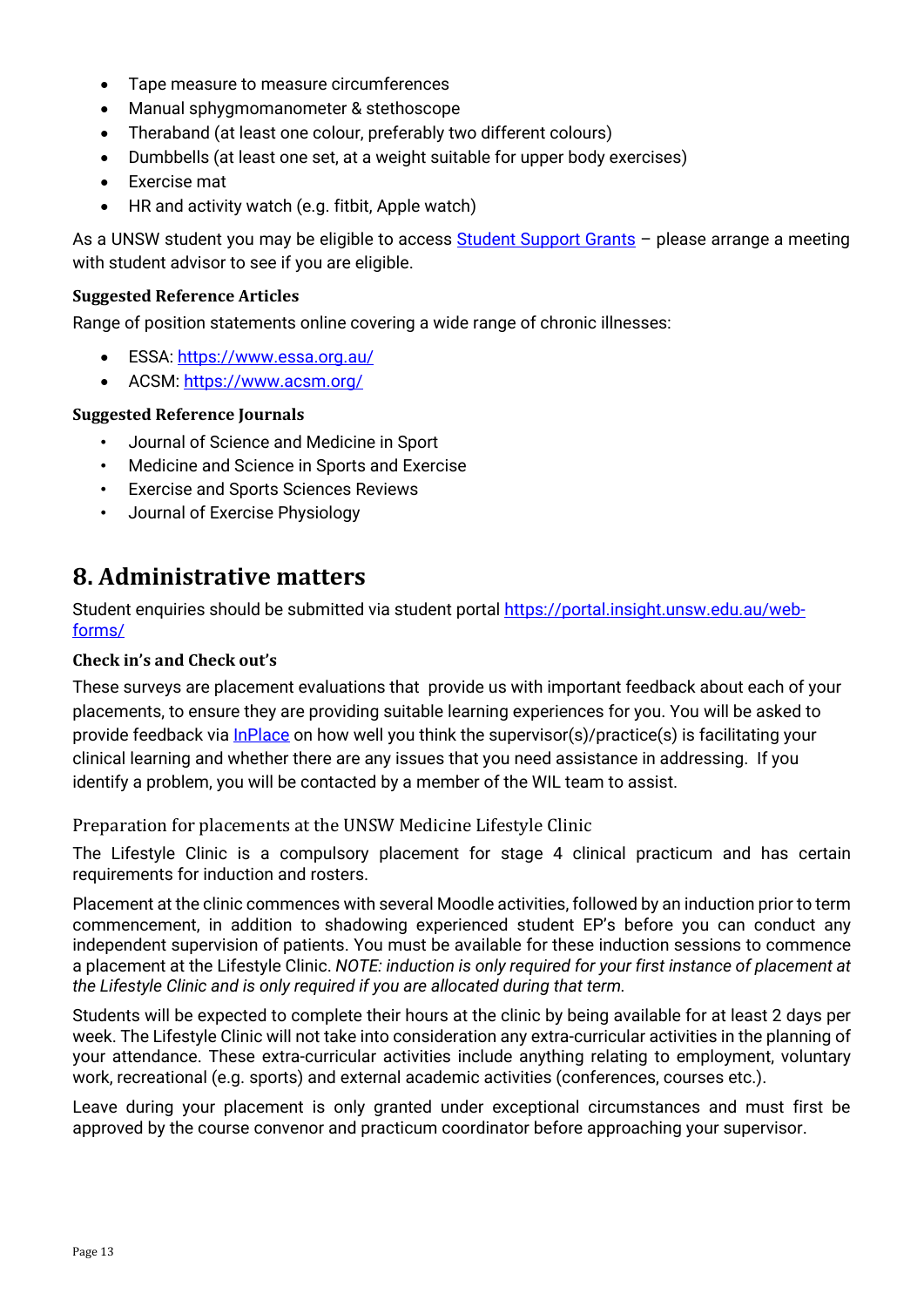## **Lifestyle Clinic Placement Suspension or Termination Procedures**

Prior to commencing placement at the Lifestyle Clinic students are required to read the Lifestyle Clinic Code of Conduct and ESSA Code of Professional Conduct and Ethical Practice, and digitally sign to say they have read and understood these documents and understand the consequences of unprofessional behaviour or poor performance.

Students must acknowledge that they understand a disciplinary outcome will be imposed if students are found in breach of the Lifestyle Clinic Code of Conduct or ESSA Code of Professional Conduct and Ethical Practice. Disciplinary actions may include suspension or termination from the Lifestyle Clinic, following notification to the Practicum Coordinator, Lead Practicum Convener and Program Authority.

Students must be aware that failure to meet these expectations may result in suspension, followed by termination of placement if behaviour does not improve after that suspension.

The UNSW Medicine Lifestyle Clinic has a 3-strike policy including a verbal warning, followed by a written warning. If a student is found to have demonstrated repeated instances of unprofessional behaviour, upon the third instance, the behaviour may lead to suspension or termination of placement.

The following procedure will occur when a student does not meet expectations at the UNSW Medicine Lifestyle Clinic:

#### **First Incident and Warning**

- 1. Student attends a meeting (face to face where restrictions allow) with their Clinic supervisor (AEP allocated to student for supervision) during which their poor performance is verbally discussed. This is followed up with a written summary of the discussion.
- 2. Student is given the opportunity to respond in writing to the written summary.
- 3. Incident and student response is recorded in writing on the student's file.
- 4. Student is warned if incident occurs again, they will receive a written warning.

#### **Second Incident**

- 1. Student attends a meeting with their Clinic supervisor (face to face where restrictions allow), where they receive written notification of the details of the incident.
- 2. Student is given the opportunity to respond in writing.
- 3. Incident and student response are recorded in writing on the student's file.
- 4. Student is warned if another incident occurs, they will be suspended or terminated from the Lifestyle Clinic.

#### **Third Incident and Suspension/Termination Meeting**

- 1. Student is given notice in writing of suspension or termination and impending meeting with Lead Practicum Convenor and Program Authority.
- 2. Appointment is made with student and the Lead Practicum Convenor and Program Authority.
- 3. In accordance with WIL procedures, this must occur within 20 days of suspension/termination of placement.
- 4. Student must be given 5 days notice of meeting and be told they can bring a support person to the meeting with Lead Practicum Convenor and Program Authority.
- 5. Student is informed the meeting is designed to give the student the chance to respond.
- 6. Student is provided with an explanation around the sequence of events and reasons that led to the suspension or termination of the placement.
- 7. Student gives their explanation of events verbally and then is given one week, during which the placement will be suspended, in which to respond in writing to the issues presented and design a plan for improvement.
- 8. The student's response and plan for improvement will be reviewed by their supervisor and accepted or revised in consultation with the student to arrive at a mutually agreeable plan.
- 9. Based on the student's response, and in consultation with Lifestyle Clinic management, a decision is made after the meeting by the Lead Practicum Convenor and Program Authority as to whether the student may return to the Lifestyle Clinic under close supervision, or if the placement is terminated.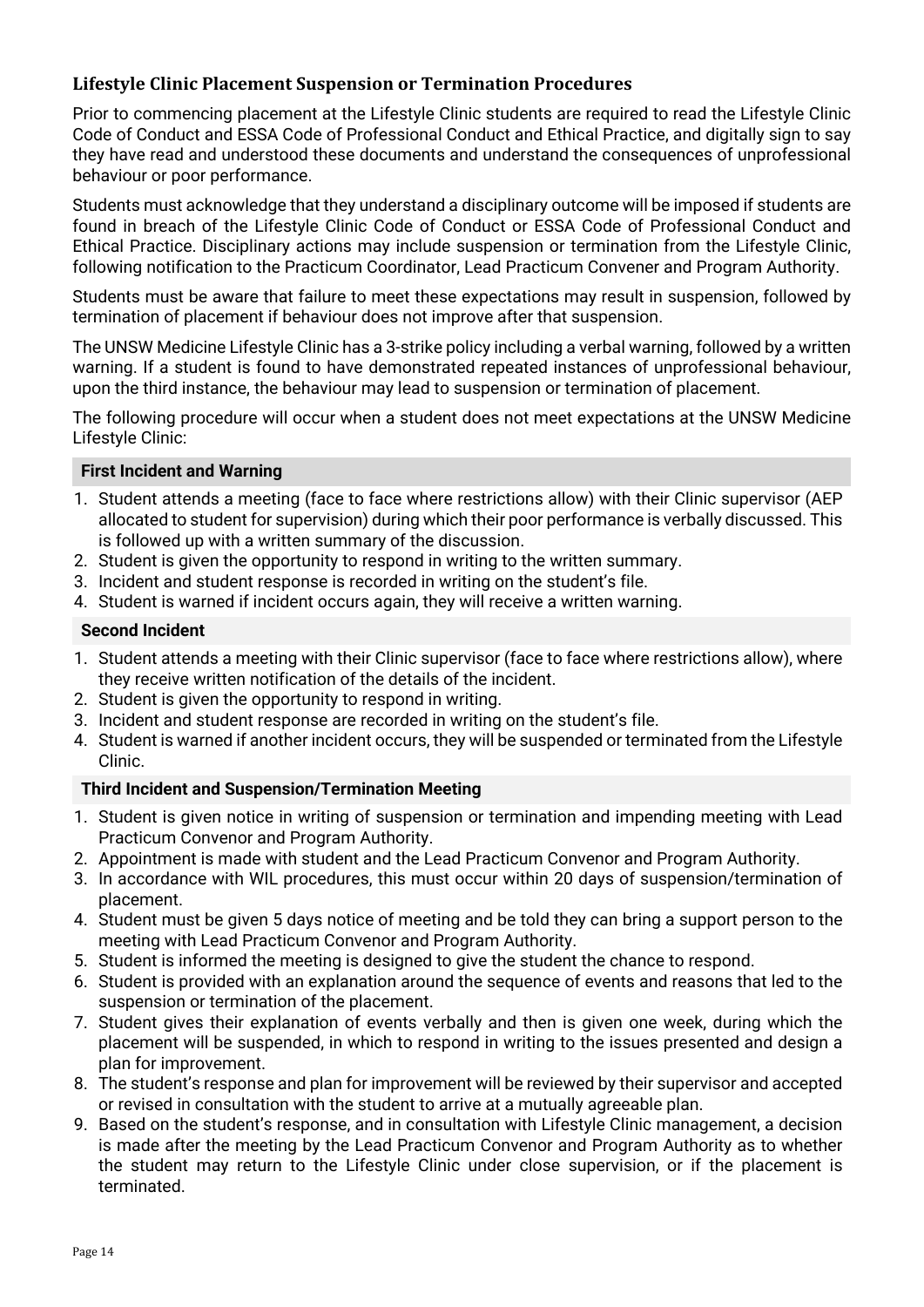- 10.Once a plan is agreed upon, the student will be either allowed to resume placement participation at reduced hours under close supervision by an AEP, or the student will be informed that their placement has been terminated.
- 11.If placement is resumed and the student is able to successfully implement the agreed plan for improvement, addressing the issues adequately, with no further instances of unprofessional behaviour, the student may return to a usual level of placement participation, with shadowing of AEPs as appropriate.
- 12.If the student returns to the Lifestyle Clinic and continues to display unprofessional behaviour, during or after undergoing the improvement plan, the student will be at risk of termination from the Lifestyle Clinic for the remainder of the term and failure of the Practicum Course.
- 13.It is noted, that in accordance with UNSW Medicine & Health's policy, a student's progression through the program may be halted if the issues raised are inadequately addressed.

#### **Following Meeting**

- 1. If it is decided the student cannot return to the Lifestyle Clinic, a WIL staff member, and any other UNSW staff required, will decide on whether a WIL activity with another partner organisation can be sought for or by the student.
- 2. Reasons for the suspension or early termination of the placement will be documented and kept in the student's file.
- 3. The outcome of the decision on a possible alternative WIL placement will be documented along with the reasons, and students will be informed of these matters in writing within 10 working days of the meeting.

Where no new WIL placement is found, the Lifestyle Clinic is not prepared to take the student, and the student is unable to complete the Course, they may withdraw from the Course in accordance with the University Enrolment and Withdrawal Procedure.

When the student is deemed to have failed the WIL Course, they will receive a Fail grade in accordance with the Assessment Implementation Procedure. They then may repeat the Course in the future.

# <span id="page-14-0"></span>**9. Additional support for students**

- The Current Students Gateway:<https://student.unsw.edu.au/>
- Academic Skills and Support:<https://student.unsw.edu.au/academic-skills>
- *Student Wellbeing and Health* <https://www.student.unsw.edu.au/wellbeing>
- UNSW IT Service Centre:<https://www.myit.unsw.edu.au/services/students>
- *UNSW Student Life Hub:* <https://student.unsw.edu.au/hub#main-content>
- *Student Support and Development:* <https://student.unsw.edu.au/support>
- *IT, eLearning and Apps:* <https://student.unsw.edu.au/elearning>
- *Student Support and Success Advisors:* <https://student.unsw.edu.au/advisors>
- *Equitable Learning Services (Formerly Disability Support Unit):* <https://student.unsw.edu.au/els>
- *Transitioning to Online Learning* <https://www.covid19studyonline.unsw.edu.au/>
- *Guide to Online Study* <https://student.unsw.edu.au/online-study>
- *Student mentors* <https://student.unsw.edu.au/mentoring>
- [Accessing InPace for your WIL activity | Work Integrated Learning \(WIL\) UNSW Sydney](https://www.wil.unsw.edu.au/students/your-wil-experience/preparing-your-wil-activity/accessing-inpace-your-wil-activity)
- [Students | Work Integrated Learning \(WIL\) UNSW Sydney](https://www.wil.unsw.edu.au/students)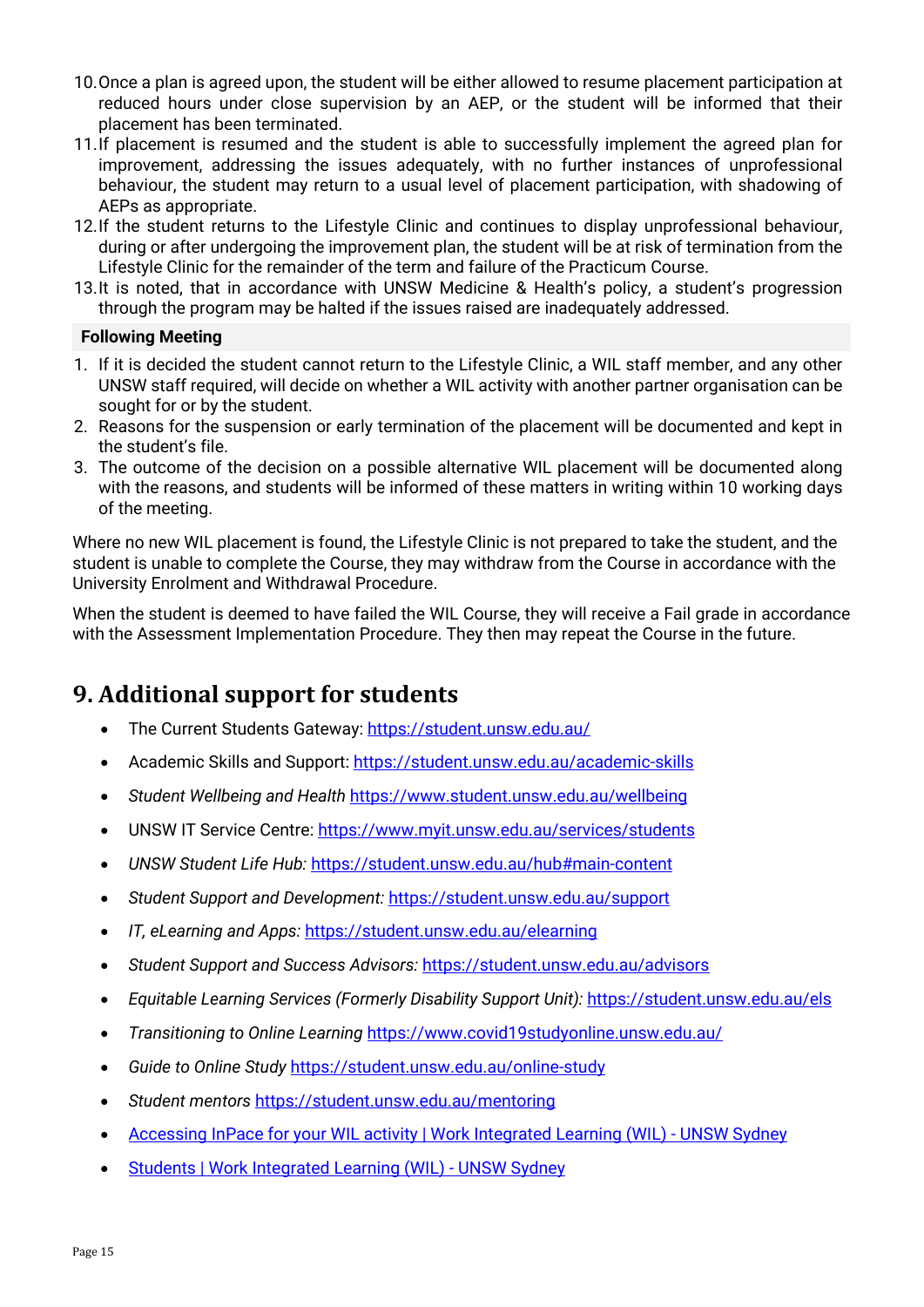# <span id="page-15-0"></span>**10. Health and Safety**

Activities must comply with the NSW Work and Heath Safety (WHS) regulation 2017 and NSW Work and Health Safety Act 2011. It is expected that students will conduct themselves in an appropriate and responsible manner in order not to breach OHS regulations. Further information on relevant OHS policies and expectations are outlined at: [safety.unsw.edu.au/](http://safety.unsw.edu.au/)

Hazards that may exist in placement workplaces include physical hazards such as slips, trips and falls; mechanical or electrical hazards from using inappropriate or unsafe exercise or testing equipment; mechanical or electrical hazards from disrepair of buildings; manual handling injuries from moving equipment or demonstrating an exercise with inappropriate technique; contact with infectious diseases; physical or sexual harassment and bullying.

Supervisors are to ensure that students are inducted into their placement, with information on Policies and Procedures, Emergency Procedures, Injury Policy, Dangerous substances & Potential hazards in the workplace.

#### NSW Health

NSW Health has strict OHS policies in place and is thorough in their management of students on placement. NSW Health has an on-line database (ClinConnect) that records student placement details and student compliance with NSW Health vaccination requirements, code of conduct and criminal record checks. Only students who are deemed 'fully compliant' with ClinConnect health regulations are permitted to attend NSW Heath placements and interact with patients.

#### UNSW Medicine Lifestyle Clinic

The Lifestyle Clinic performs a thorough induction process for each separate program to ensure students have the required knowledge and understanding to complete placement within the clinic safely. Included in this induction are the location of fire exits, extinguishers, emergency phone numbers and procedures, locations of the first aid box, CPR chart and defibrillator. The Lifestyle Clinic also provides the students with an Emergency Procedures Manual.

## **Other placements:**

Other placements include private exercise physiology clinics, physiotherapy businesses, workers' compensation businesses, aged care facilities, corporate health, and health and wellbeing establishments.

These workplaces are sometimes small with specific clientele and may even encompass mobile services. These placements should comply at all times with the OHS policies required in normal practice and supervisors should ensure that all OHS matters are addressed as part of inducting students to a new placement. If for some reason such an induction does not occur automatically then you should ask the supervisor to do this. Specifically, students should be aware of the workplace Policies and Procedures, Emergency Procedures, hazards and any potentially dangerous areas within the placement.

## **First aid certification, criminal record and working with children checks, immunisations**

Criminal record checks, working with children checks, NSW Health code of conduct and immunisations are a requirement of many clinical placement providers. These requirements should be met prior to the stage 3 clinical courses. See the program guide for further details.

The program authority will contact students by email regarding NSW Health requirements and ClinConnect bulk compliance sessions that are held on campus throughout the year. If students are unsure about their immunisation status or the evidence required to be presented, they should make an